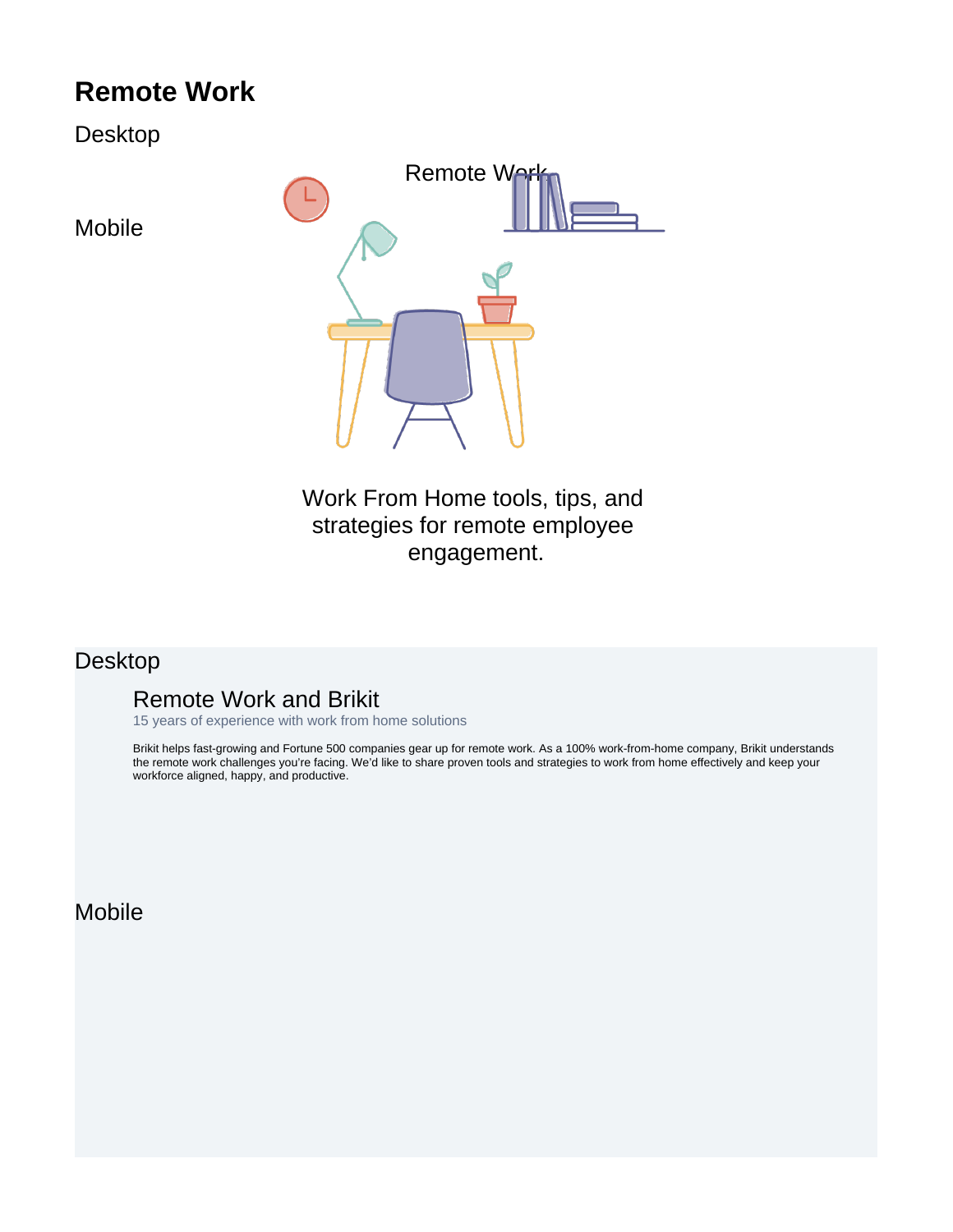

## Tools - Desktop



### Tools

We start with [the Brikit platform,](https://www.brikit.com/display/platform/The+Brikit+Platform) building on [Atlassian Confluence](https://www.atlassian.com/confluence) and [Jira](https://www.atlassian.com/jira) to create an intuitive and powerful remote work tool foundation. Then add reliable video/voice conferencing and screen sharing (such as [Zoom](https://zoom.us) or [BlueJeans](https://www.bluejeans.com)) and a flexible chat platform that integrates with your other tools (we're huge fans of [Slack](https://slack.com)).

[Learn about the Brikit platform for remote work](https://www.brikit.com/display/platform/The+Brikit+Platform)

## Tools - Mobile

## Solutions - Desktop



### **Solutions**

Becoming a work-from-home enterprise means overcoming the challenges posed by a remote workforce. Here are the solutions most commonly tackled by our customers:

## Solutions - Mobile

## Visual - Desktop

### **project management**

We developed a sophisticated project management workflow based on Atlassian and Brikit tools that can handle the most complex projects and bring everyone on the same page.

### **whiteboard brainstorming**

Talk to us about alternative ways to get ideas flowing, even when you're not all in the same room and you don't have a whiteboard. Our brainstorm solutions cover tools and practices you can use to replace the whiteboard today.

### **remote meetings**